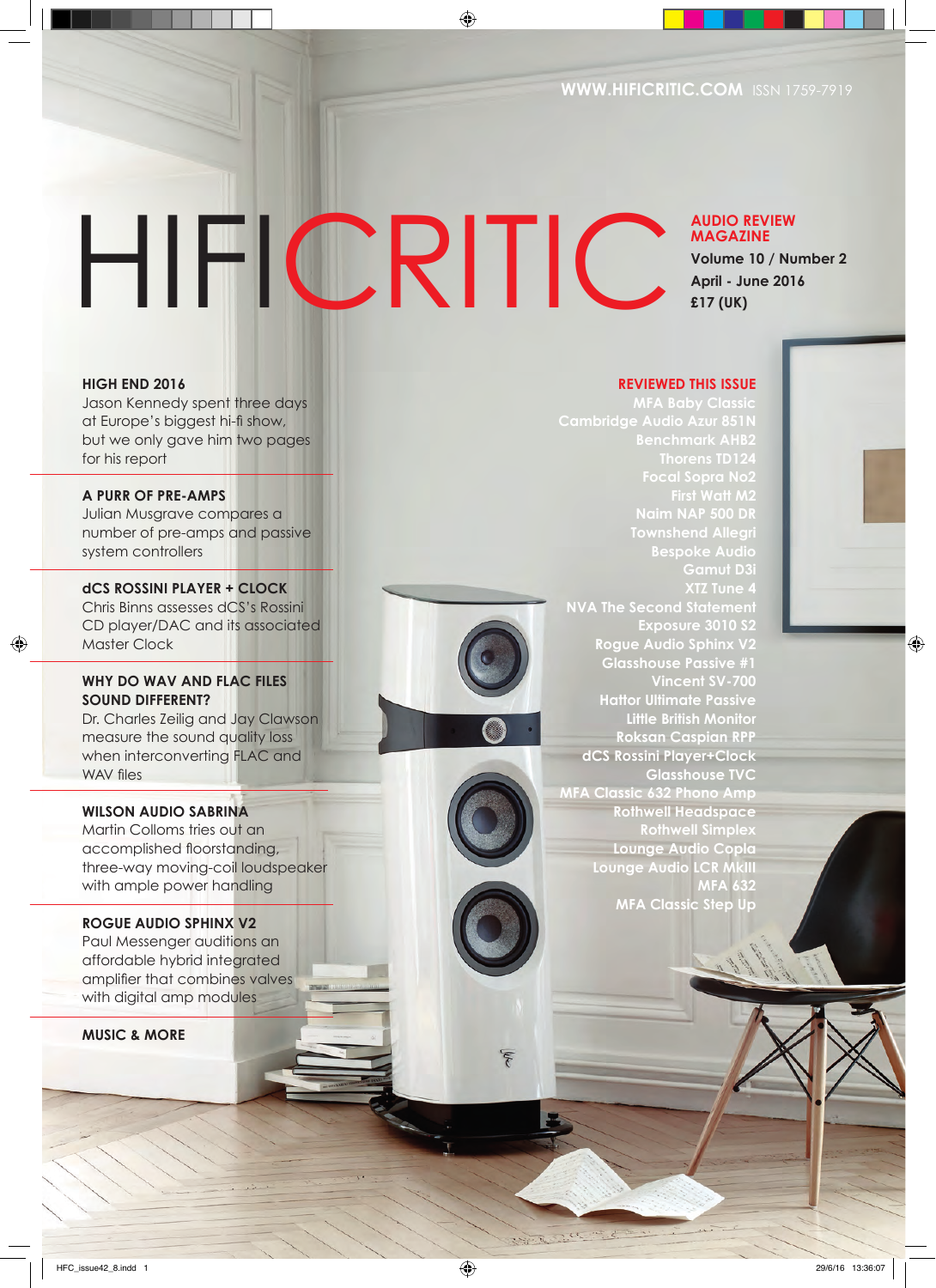#### HIFI **Vol10 | No2** Apr | May | Jun 2016 **CRITIC**



**Editor** | Paul Messenger

**Writers** Colin Anderson Chris Bryant Martin Colloms Stan Curtis Greg Drygala Kevin Fiske Jason Kennedy Paul Messenger Julian Musgrave Harriet Bryant Arthur Barton Tim Chorlton Dr. Charles Zeilig Harry Harrison Jay Clawson Chris Binns

**Publisher** | Martin Colloms

**Design** | Philippa Steward

#### **Published by**

 HIFICRITIC Ltd. Registered in England No.6054617 Registered Office: Winnington House, 2 Woodberry Grove, London, N12 0DR info@hificritic.com www.hificritic.com

> Printed in the UK by Premier Print, London

#### HIFICRITIC is a printed publication available by subscription only.

© HIFICRITIC Ltd 2016. All rights reserved. Any unauthorised editing, copying, reselling or distribution of the whole or part of this publication is prohibited. The views expressed in any articles in this magazine should be taken as those of the author or the person quoted unless indicated to the contrary. While HIFICRITIC endeavours to ensure the accuracy of the information contained in this publication, its accuracy cannot be guaranteed and HIFICRITIC.COM accepts no liability for any use of, reliance on or the accuracy of such information.

s we rush headlong into the future, let us not forget that hi-fi has been around for most of our lifetimes, and that most of what the music business considers as progress has been about improving access and convenience rather than quality, through such initiatives as the widespread popularity of MP3-encoded files.

I'm currently feeling somewhat exasperated, as my computer, *iPad* and smartphone have decided to stop communicating with my Naim *UnitiServe*, and I've not the slightest idea why. I've tried restarting various bits and pieces, so far without success, and the control Apps simply refuse to make the connection.

This may well be because I have no real enthusiasm for wrestling with computers, but suspicion inevitably falls on the 'software updates' that seem to have become an inevitable and regular part of life these days. Nobody seems interested in explaining why software engineers don't get it right in the first place, but I suspect that one reason behind the continual 'updating' is simply that it's possible to do so. By their very nature, home computers and their ilk are foxy little devices that are well able to change their spots almost on a whim.

Fortunately I still have access to my music *via* plenty of 'oldfashioned' CDs and vinyl – and indeed the numerous tracks that are stored on my laptop. But you'll probably have to wait until the next issue to find out about access to my server.

#### **Towards the Future?**

In the meantime it may well be high time I got into streaming. It's something I've not really bothered with to date, largely because I've spent more than fifty years collecting enough discs (vinyl and compact) to keep my CD and vinyl players busy for years. (Indeed, simply because I've already got plenty of material, my disc collecting seems to have tailed off somewhat in recent years.)

However, I've recently been staying for a few days with my younger brother in Sweden, who streams his music *via* a Spotify subscription. While this may not particularly appeal to my hi-fi sensibilities, I have started to appreciate the easy access to all manner of tracks that it brings. And although I've always regarded my music collection as reasonably comprehensive, it does inevitably have some gaps (usually around the time that progeny are arriving), so a streaming service does therefore have some advantages (especially since contact with my server has temporarily been lost).

I should have got streaming up and running by the next issue too, so will be able to report on any of the practical difficulties this computer phobic encounters along the way. As a parting shot, however, it seems to me that the advantages of streaming may well depend on the size of one's music collection, which is likely to be a function of one's age.

*Paul Messenger* Editor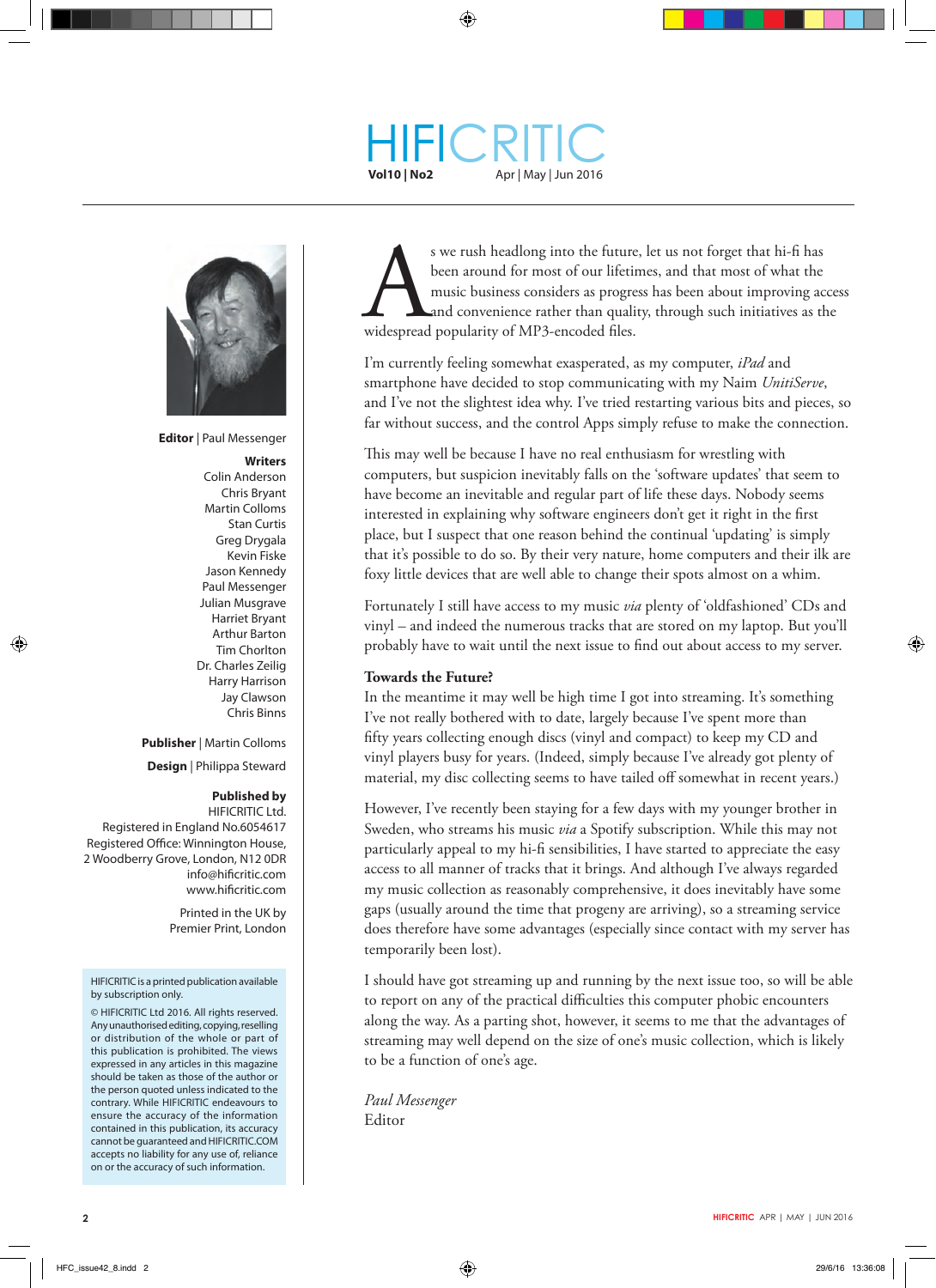## **Contents**

#### **4 STAN'S SAFARI No34**

 Stan explains the history behind and some endemic problems of the separate pre-/power amplifier combo, and comes to a shocking conclusion

#### **6 HIGH END 2016**

 Jason Kennedy spent three days going around Europe's biggest hi-fi show, but we only gave him two pages in which to squeeze his report

#### **8 A PURR OF PRE-AMPS**

 Julian Musgrave reviews various pre-amps and passive system controllers from Music First Audio, Townshend, Bespoke Audio, Gamut, Exposure, Glasshouse and Hattor

#### **12 FOCAL SOPRA No2**

 Martin Colloms assesses a stylish and powerful new floorstander

#### **15 THORENS TD124**

 Paul Messenger listens to a vintage turntable from the 1960s

#### **16 dCS ROSSINI PLAYER AND CLOCK**

 Chris Binns becomes immersed in the latest dCS gear, specifically the Rossini CD player/ DAC and its associated Master Clock

#### **20 FIRST WATT M2**

 Kevin Fiske spends quality time with an unusual stereo power amplifier from master designer Nelson Pass

#### **22 CAMBRIDGE AUDIO AZUR 851N**

 Harry Harrison checks out a top-of-theline but still affordable streamer/DAC from Cambridge Audio.

#### **24 BENCHMARK AHB2**

 Chris Bryant tries out the radical new THX Achromatic power amp technology, as applied by Benchmark

#### **26 WILSON AUDIO SABRINA**

 Martin Colloms assesses an accomplished floorstanding, three-way moving-coil loudspeaker with ample power handling

#### **31 WHY DO WAV AND FLAC FILES SOUND DIFFERENT?**

 Dr. Charles Zeilig and Jay Clawson measure the sound quality loss when interconverting FLAC and WAV files

#### **36 NAIM NAP 500 – THE DR UPGRADE**

 Martin Colloms has managed to blag a review sample of Naim's latest two-box power amp, and says more on power amp design

#### **40 XTZ TUNE 4**

 Harriet Bryant tries out an amplified wireless loudspeaker system from a noted Swedish operation that's committed to direct sales

#### **42 VINCENT SV-700**

 Kevin Fiske checks out a rather impressive hybrid valve/FET integrated amplifier designed in Germany

#### **44 ROGUE AUDIO SPHINX V2**

 Paul Messenger auditions a surprisingly affordable hybrid integrated amplifier that combines valves with digital amp modules

#### **46 CARTRIDGE STEP-UPS AND PHONO STAGES**

 Paul Messenger assesses step-ups and phono stages from Music First Audio, Rothwell and Lounge Audio

#### **49 ROKSAN CASPIAN RPP**

 This latest Roksan phono stage is reviewed by Arthur Barton

#### **51 BITS & PIECES** Short reports on a miscellany of hi-fi

components

#### **52 FAVOURITE THINGS**

 Tim Chorlton of Desborough-based dealer/distributor Divine Audio chooses ten favourite albums

#### **54 JAZZ PICKS**

 Greg Drygala picks half a dozen recent jazz favourites

#### **56 THE BEST OF CLASSICAL** Colin Anderson selects a clutch of recent classical releases

#### **58 ROCK, POP AND OTHER NICE MUSIC**

 The Chord Company's Nigel Finn picks just four new releases this quarter

#### **60 SUBJECTIVE SOUNDS** Paul Messenger tries the latest Arcam irDAC-II



*Focal Sopra No2 on page 12*

*Benchmark AHB2 on page 24*



*Wilson Audio Sabrina on page 26*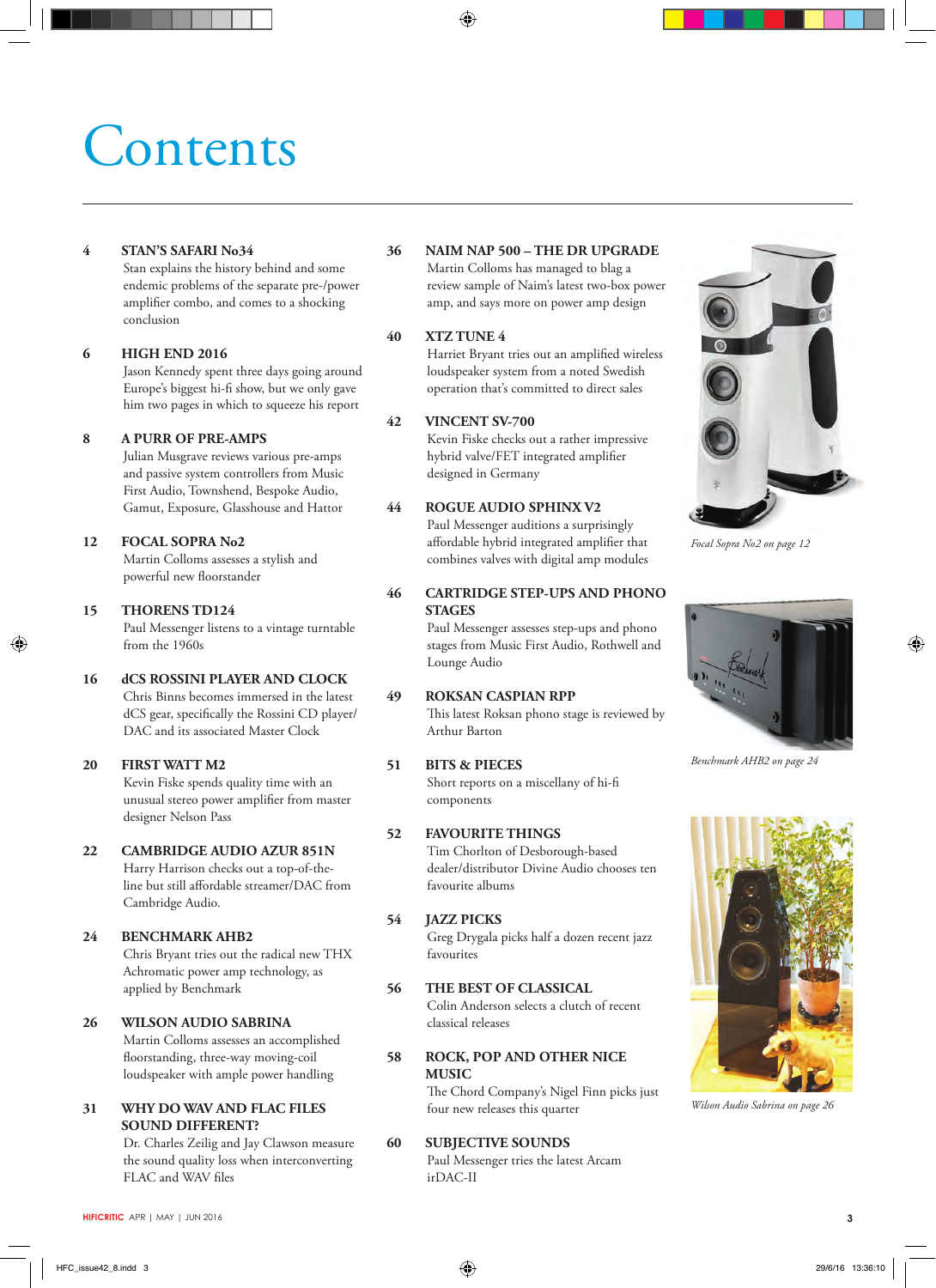### Roksan RPP Reference Phono Amplifier

REVIEWED BY ARTHUR BARTON, ROKSAN'S REFERENCE PHONO AMPLIFIER (RPP) IS PART OF THE COMPANY'S VINYL SYSTEM CONTROL INITIATIVE

**ARTHUR BARTON**



**Rocksan's** *Reference Phono Amplifier* (*RPP*) is mounted in *Caspian M2* style casework of standard 44cm width, and is part of a VSC package, where *VSC* is an abbreviation for mounted in *Caspian M2* style casework of standard 44cm width, and is part of a Vinyl System Control. The review sample supplied was actually designated a *VSC 2S*, and combined a £1,900 *RPP* phono pre-amplifier with a £1,450 *RPM* speed control for a *Xerxes-20* turntable, each section with its own independent internal *DSC1.5* power supply and the combination together costing some £3,000. In point of fact the two items are actually available separately or together, and with separate or shared power supplies. Even though a complete *VSC 2S* was actually delivered because of limited product availability, a shared supply *VSC* version is also available. In practice we only requested and have reviewed the phono stage.

 Available in black or silver finish, our combination *VSC 2S* was a quite heavy unit. A basic *RPP* with just one *DSC1.5* power supply should be somewhat lighter, though it's still a substantial piece of kit and requires a solid support. Each channel has eight DIP switch settings, providing three gain settings to match different cartridge outputs (high, medium and low) plus four settings for resistance and one for capacitance.

#### **Sound Quality**

I hadn't initially considered the practical issues of inserting the Roksan RPP into a system that normally has its phono amplifier and power supply in separate boxes. After making some physical alterations to my set-up in order to accommodate the unit, I started listening, and two major themes initially came to mind. First was the sheer drive and power that the music possessed and delivered; secondly was the impressive sense of scale that imbued large orchestral classical works. Those first

records I played (Brahms *Second Symphony*, Karajan/ BPO on DG, and Beethoven's *Fifth Piano Concerto*, Michelangeli/VPO on DG), created a fine rendering of the true scale of the orchestras, and the tone of the piano in the *Emperor* concerto.

 Pentangle's *Basket of Light* provided a complete contrast. Jacqui McShee's female voice was delightfully clear and strong, and Bert Jansch's guitar sounded quite correct and as 'reedy' as ever. I was a little concerned about the strength of the treble and some surface noise, and so referred to the information sheet that Lyra provides with its *Delos* cartridge, and changed the DIP switch settings under the Roksan. Increasing the resistance a little seemed to sweeten the treble and cut surface noise just a touch. System matching does seem to be important, although I changed things around twice during my listening to confirm the improvement, as the changes were subtle.

 Listening to Little Feat's *Hoy Hoy*, I was again impressed by the drive and energy. Then, worrying that I might be missing a sense of rhythm on some records, on went *Bertha* from the Grateful Dead's live 'Skeleton and Roses' album. Almost immediately my right foot was tapping and my fingers drumming; if rhythm is there in the music, you certainly feel it.

 Back to classical material, the Beethoven *Violin Concerto* on HMV (Suk/Boult/New Philharmonia) sounded excellent, even though the violin seemed to have been recorded a bit too close. The Roksan *RPP* invariably deals faithfully with whatever is on the record, and it does so with both power and subtlety, marrying some of the 'brighter' qualities of digital with analogue into an excellent amalgam. It might not have the lightest of touches, but violin just sounded so 'right', whether bowed delicately or powerfully.

Its abilities led to an interesting observation. I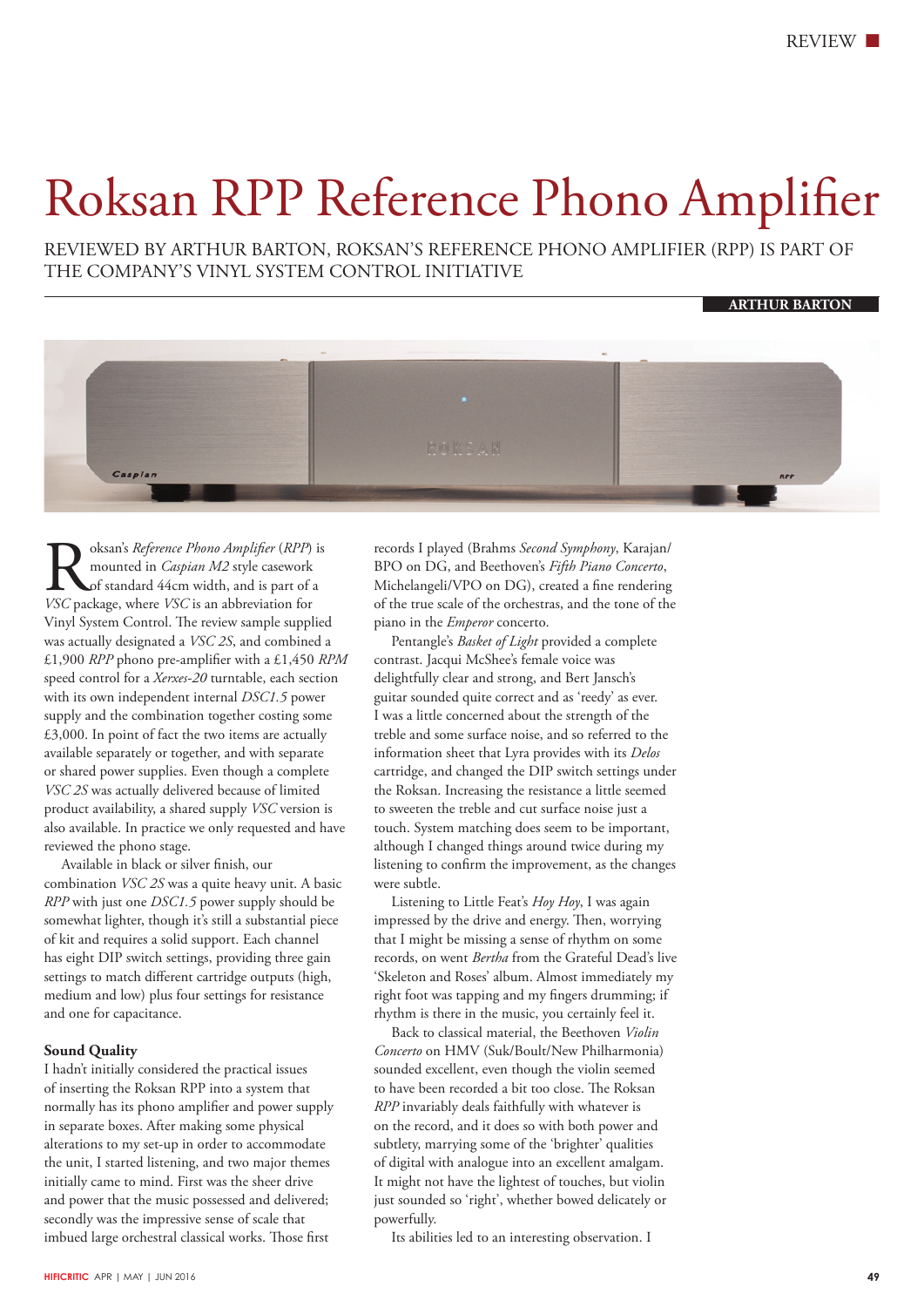

#### **Manufacturer's Specifications**

| Gain settings                |  | MM 40.6dB @ 1kHz  |            |
|------------------------------|--|-------------------|------------|
|                              |  | MC1 56dB @ 1kHz   |            |
|                              |  | MC2 65.5dB @ 1kHz |            |
| S/N Ratio                    |  | MM >89dB AWTD     |            |
|                              |  | (ref. 5.0 mV)     |            |
| MC1 >79dB AWTD (ref. 5.0 mV) |  |                   |            |
| MC2 >70dB AWTD (ref. 5.0mV)  |  |                   |            |
| Overload Margin              |  |                   | 26dB       |
| $THD + N$                    |  |                   | $< 0.01\%$ |
| Output impedance             |  |                   | <50ohms    |
| Size (WxHxD)                 |  | 44x8.5x30cm       |            |
| Weight                       |  |                   | 9.6kg      |
| Price                        |  |                   | £1,900     |

have a boxed-set of the mature Mozart symphonies by Josef Krips and the Royal Concertgebouw Orchestra, recorded by Philips in the early 70s. I also have that set on CD, which I have ripped to my NAS drive and have been listening to it recently through a Logitech streamer and Audiolab *M-DAC*. I put on my vinyl version of Symphony *39*, and was immediately taken by the attributes described before: power, drive, scale and tonal accuracy – violins really sounding like violins with just the right level of bite.

 However, when it came to the third movement, I suddenly sat up: "where on earth did all that come from?" (Actually the words were a bit stronger than that, but some editing was deemed desirable.) The 'all that' was the lower end of the strings – the cellos and basses – laid out so perfectly that I really heard the interaction between them and the violins, probably for the first time. I couldn't remember hearing those bass lines so distinctly with my digital sources, and had to check. First I listened through the streamer, and the bass lines were there, but as a rather confused mix, not as groups of instruments heard clearly and distinctly. The native CD (played on a Cyrus *CD t* CD drive mechanism through an Audiolab *M-DAC*) was perhaps very slightly better, but not by much.

 Checking further, I replaced the Roksan with a much less costly iFi *iPhono*, which has a reputation as great value-for-money, and beats many phono stages at far higher prices according to some reviewers. I could now hear the distinct bass-lines again, but without the clarity and certainly without the strength that the Roksan had delivered. A good result, but for the Roksan's more money you do get more music, and certainly more than is to be heard from this CD transfer.

 Conscious that I had hitherto been listening exclusively to purely analogue recordings, I pulled out Steve Winwood's *Back In The High Life*, and R.E.M.'s *New Adventures in Hi-Fi*. The rim-shots in *Higher Love* (on *High Life*), were truly cracking and sharp, with great attack, but I was concerned that the cymbals sounded a bit 'splashy' and Winwood's voice was also rather 'edgy'. However, with vinyl's natural dulling towards end-of-side, things seemed to have changed in later tracks: there was now no false edginess to his voice, and the cymbals sounded natural on *Back in the High Life Again*. The R.E.M. tracks delivered immense power in the bass, alongside clean, clear vocals, and excellent soundstaging on the track *How The West Was Won*. Meanwhile, Paul Simon's *Rhythm of the Saints* illustrated perfectly the timing and rhythmic drive that this phono stage is clearly capable of delivering. And the first Laura Marling album, *Alas I Cannot* 

*Swim* (on a 180g pressing), confirmed the high quality of female vocals and acoustic instruments, so this Roksan obviously works just fine with digitally recorded and mastered vinyl.

 But, as stated above, this phono stage does need careful system matching to deliver its best performance. One should try to avoid any cartridge that sounds at all 'bright' or 'forward' (especially with similarly-voiced speakers), and also avoid any 'looseness' in the bass. Adjusting the settings helped address any early worries about an over-strong treble, and once adjusted this was first-class. This was patently clear when listening to female voices, especially in Bach's *Mass in B Minor* (DG/Karajan/ BPO 1974), and Verdi's *Requiem* (Decca/Solti/VPO 1967, Japanese Super Analogue pressing). The voices, including the treble, were sublime. Oh, and that big drum in the Dies Irae was entirely convincing too.

 I spent a whole evening digging out classic jazz records, some of which had not been out for at least 20 years. Brubeck, Davis, Coltrane and Mingus. The last track of Davis' *In Person, Saturday Night at the Blackhawk, San Francisco, Volume II* (180gm re-mastered and done well), *Neo*, had both my feet tapping and my torso going back and forth – this Roksan certainly does timing and rhythm properly, and does not need the power it has to do so. And as I started to realise later that evening, the *RPP* was just getting better and better, and was sounding really satisfying with every type of music I threw at it.

#### **Conclusions**

It seems to me that the Roksan *RPP* might have been developed with at least half an ear on the sound of digital equipment and recordings in mind, as with many currently available analogue components. The company might feel that it needs a coherent set of products for the digital music oriented customer, and in this its *RPP* reference phono pre-amp does very well. But in addition to providing the drive and solidity required by the most modern music and recordings, this phono stage still faithfully manages to reproduce some of the best qualities of purely analogue material – sometimes rather better than digital transcriptions of high quality old recordings.

 The unit's not inconsiderable size and weight will not suit everyone, but if it fits in physically (and most people will have no problem), and if due attention is paid to the abovementioned system matching, this Roksan can deliver some truly outstanding music reproduction. It really does develop the information that a good cartridge digs out of the grooves, and lays it out with power, scale, and not a little finesse when required. I shall certainly miss it when it's gone.